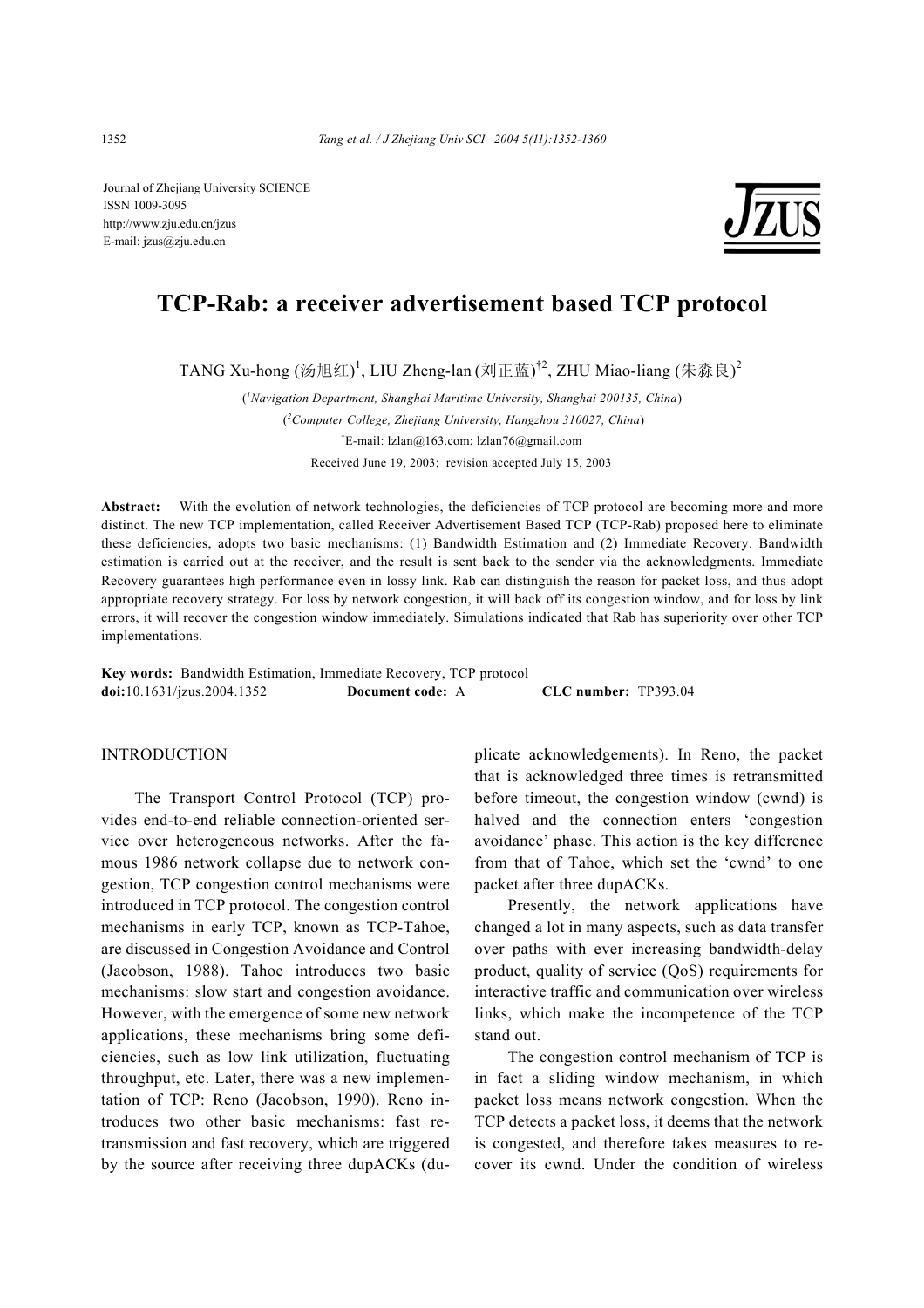links, packet loss may be caused by link error, not by network congestion. In this case, the link utilization will decrease if the congestion control algorithm is applied. In the links with high bandwidth-delay product, the "halving congestion window" mechanism of TCP will also decrease the link utilization greatly. Because of the bad performance of TCP in the wireless links, in the links with high bandwidth-delay product, and in the interactive traffic applications, it is necessary to develop a new TCP protocol, which is the goal of this paper.

## RELATED WORKS

The evolution of wireless communication technologies led to increasing application of communication over wireless links. TCP research associated with wireless communication is also increasingly becoming a hotspot of research.

TCP protocol associated with wireless communication has improved in three key aspects (Tsaoussidis and Matta, 2002): (1) the protocol's error detection mechanism, which should distinguish different types of errors and be applicable for heterogeneous wired/wireless environments, (2) the error recovery mechanism, which should consider the distinctive characteristics of wireless networks such as transient or burst errors due to handoffs or fading channels, and (3) the protocol strategy, which adopts different tactics for different errors. Among them, the primary one is the error detection mechanism.

In order to improve the throughput and energy efficiency of TCP in mobile nodes, Tsaoussidis and Badr (2000) proposed a new TCP implementation named TCP-Probing, wherein a probe mechanism is grafted to the TCP and is coupled with an additional tactic called 'Immediate Recovery'. When a packet loss is detected, the sender initializes a probing cycle, in which the sender will not send any normal packets, but only some probing segments. After the probe cycle, the two RTTs measured in the probe cycle are compared. If both lie in the range of [best RTT, last RTT], 'Immediate Recovery' is applied. Otherwise, the sender enters a slow start phase as in Tahoe. We found that in the connections whose RTTs are small, and the link errors are comparatively dense, the throughput gained by this mechanism is outstanding. However, in other cases, such as in connections whose RTTs are large, or whose congestion is frequent, the link utilization obtained by TCP-Probing is poor, and so is the throughput. The reason is that two RTTs will be wasted in the probe cycle after every packet loss which may be induced by network congestion.

Other researchers proposed some schemes based on base station (Zhang and Tsaoussidis, 2001; Parsa and Aceves, 1999; Bakre and Badrinath, 1995; Brown and Singh, 1997). An example is WTCP (Ratnam and Matta, 1998). It can distinguish the types of errors in the border of the wired/wireless links (i.e. the base station). The base station buffers all the packets from the senders, so it can recover the loss in the wireless links locally. The prominent point of this mechanism is that it can definitely distinguish the types of errors (i.e. the packet loss that happened in the wired or wireless links), so it can adopt different recovery strategies. However, there are negative effects nearly in all the mechanisms based on base station: (1) the TCP connection is split into two connections, one from the sender to the base station, the other from the base station to the receiver, so the syntax of TCP is destroyed; (2) the base station needs huge buffers to store the packets from all the senders, which causes the problem of scalability.

Casetti *et al*.(2002) proposed a new TCP implementation TCP-Westwood, in which the sender estimates the available bandwidth by measuring and low-pass filtering the returning rate of acknowledgments. The estimated bandwidth is then used to set the 'cwnd' and the 'ssthresh' (slow start threshold) after a congestion epoch. Our research indicated that TCP-Westwood achieves good performance in certain conditions. Its prominent point is it requires only modification in the sender, so it can be gradually transited from the present TCP. However, there is also some shortcoming in Westwood: (1) Westwood assumes that the sizes of all the packets are identical, however, in the cases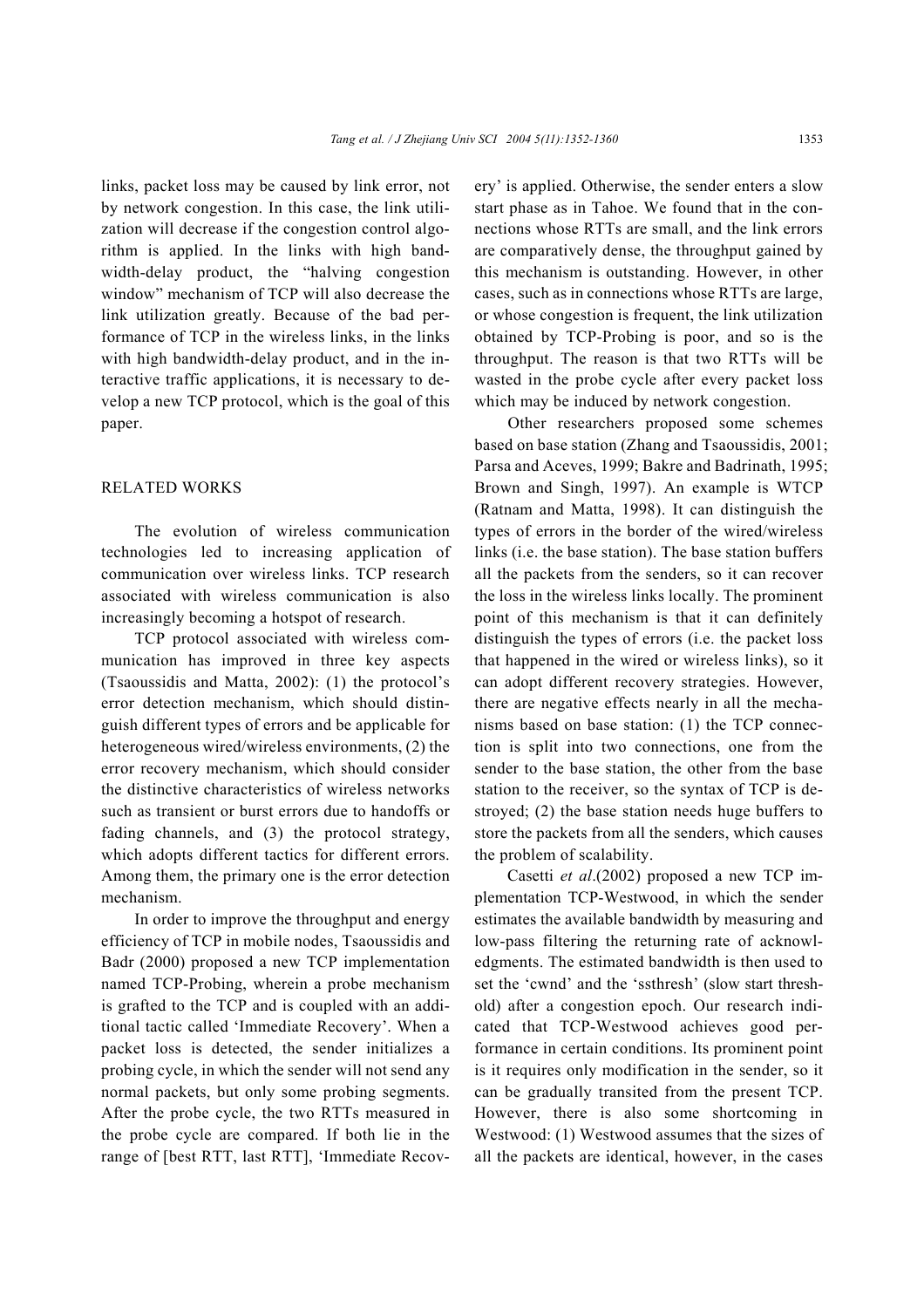that the sizes are not identical, when three dupACKs are received, the sender cannot know which packet triggers the dupACKs, nor the size of the packet; so the sender cannot estimate the bandwidth accurately; (2) Delayed ACKs and dupACKs have severely negative effect on the estimation result; (3) In the links whose RTTs are comparatively large, Westwood cannot react to the instantaneous dynamics of the bandwidth; (4) In the links where errors happen often, especially in the backward path, the loss of ACKs will cause the sender have no information for Bandwidth Estimation, and thus cannot estimate the bandwidth accurately.

In this paper, we proposed another new TCP implementation named Receiver Advertisement Based TCP (TCP-Rab). It introduces two basic mechanisms: Bandwidth Estimation and Immediate Recovery, and can distinguish the types of errors by comparing the RTT of the dupACKs with the one that is used by the present RTO timer, and then adopts different recovery strategies for different loss types. In this scheme, the Bandwidth Estimation is carried out in the receiver, and the estimated bandwidth can be delivered back to the source via ACKs by setting the AdvertisedWindow field equal to min(AdvertisedWindow, RTTmin\*BWE). Qualitative analysis and simulation experiments indicated that TCP-Rab can be applied not only in traditional network environments, but can also achieve outstanding performance even in links with high delay-bandwidth product and wireless links.

# ALGORITHM OF TCP-RAB

In this section, we will discuss the implementation of TCP-Rab. It can track the dynamics of the network, estimate the available bandwidth, and further adjust the congestion window of the TCP connection according to the estimation result.

# **Design issues**

The number of packets the TCP can send in one RTT is decided by the connection's sending window, which is the minimum of congestion window (cwnd) and advertised window (awnd). A key design aspect of TCP-Rab is that it dynamically adjusts the value of AdvertisedWindow field of the ACKs, carries out Bandwidth Estimation in the receiver, and delivers the estimation result back to the source via ACKs by setting the Advertised-Window field equal to min(AdvertisedWindow, RTTmin\*BWE). The sender then properly sets the 'cwnd' and 'ssthresh' according to the AdvertisedWindow field of the ACKs. Rab maintains the syntax of TCP, which has huge difference from that of schemes based on base station.

TCP-Rab has two basic mechanisms: receiver based Bandwidth Estimation and Immediate Recovery. The receiver based Bandwidth Estimation overcomes the shortcomings of Westwood, and thus can be applied not only in the traditional links, but also in the links with high bandwidth-delay product or high error rate. In the case of packet loss due to link error, the Immediate Recovery will recover the sending window immediately, thus achieves high link utilization.

## **Congestion control mechanism of receiver**

TCP-Rab carries out Bandwidth Estimation in the receiver. This mechanism is more accurate and easier to implement compared with Bandwidth Estimation in the sender as in Westwood.

The cost of TCP-Rab is that it needs two additional variables: lastEstTime and recvdBytes, which denote the time of the last estimation and the received bytes since the last estimation respectively. Whenever the receiver sends an ACK according to some strategy (for example, delayed ACK), it will execute its congestion control algorithm, as depicted by the pseudocode in Fig.1.

When an ack is to be sent BWE=recvdBytes/(now−lastEstTime); recvdBytes=0; lastEstTime=now; awnd=min(awnd′, BWE\*RTTmin);

Where:

BWE: the estimated bandwidth; now: the present time; awnd′: the awnd as in Reno; awnd: advertised window in ACK; RTTmin: the minimum of RTT detected till present

**Fig.1 Bandwidth estimation of the receiver**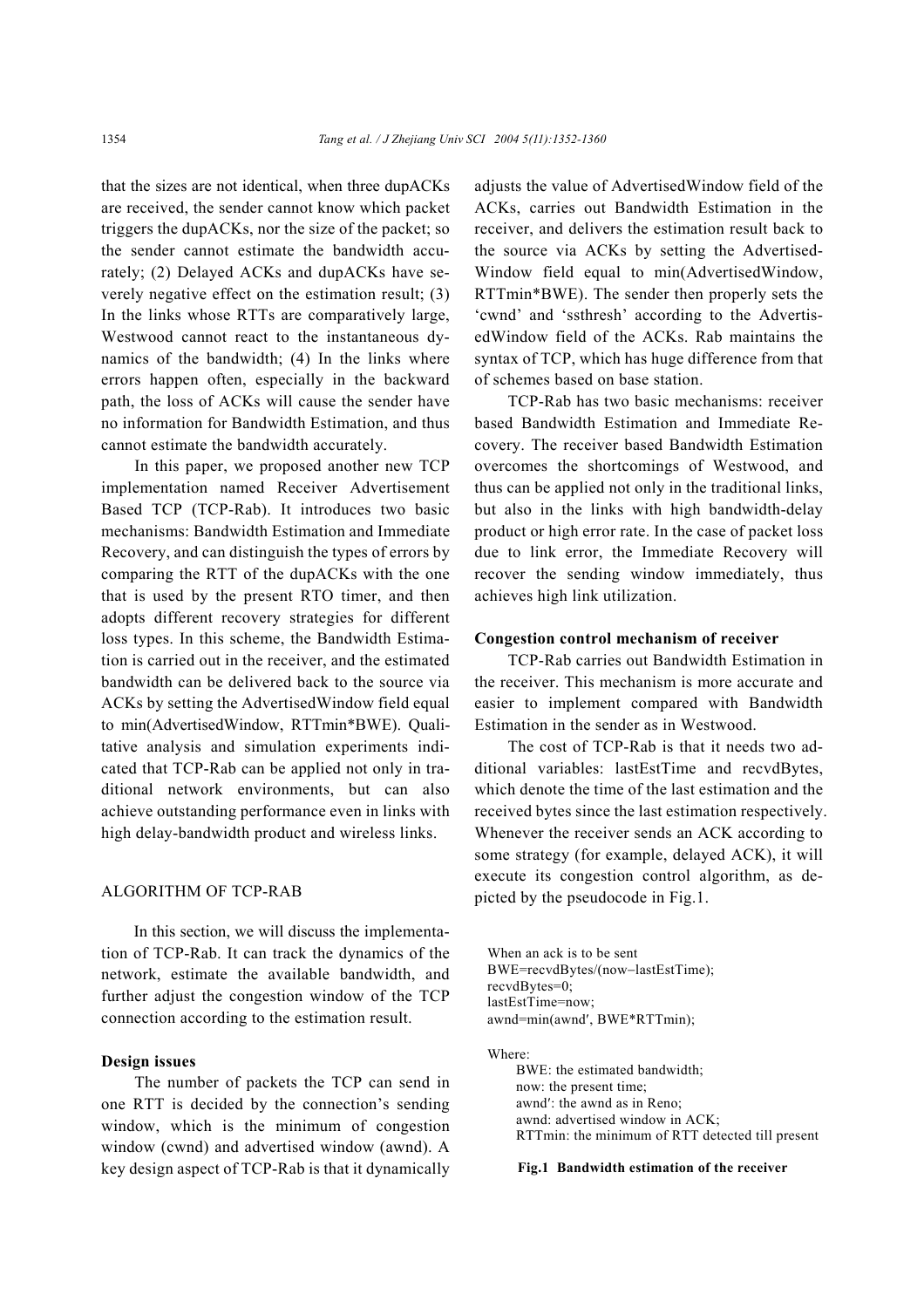#### **Congestion control mechanism of sender**

According to Fig.1, the receiver implements only a coarse-granularity congestion control algorithm, which is not sufficient for effective congestion control. So the sender should do fine-granularity congestion control. The congestion control mechanism of sender includes two components: Bandwidth Estimation and Recovery Strategy.

1. Bandwidth estimation

In order to prevent throughput fluctuation caused by burst traffic, it is important to use a low-pass filter to obtain the low-frequency components of the available bandwidth. It is known that congestion occurs whenever the low-frequency input traffic rate exceeds the link capacity (Hoe, 1996). Therefore it is useful to track only low-frequency components of the available bandwidth. In this scheme, we use a simple low-pass filter. Meanwhile, this mechanism also distinguishes the types of packet loss (by link errors or by network congestion). The pseudocode is shown in Fig.2. Each time an ACK is received, the sender executes these codes, and 'ssthresh' may be updated, which assures the instantaneity of bandwidth changes.

First, the sender checks if the ACK is dupACK and if the RTT detected by this packet is less than the one that is used by the current RTO timer. If so, Rab deems that the possible packet loss is caused by link error, not by network congestion, the Bandwid-

```
When an ack is received 
if (the ack is dupACK AND rttltt rtt)
     return; 
endif 
sample_WND=ack->awnd();
WND=0.9*WND+0.05* 
      (sample_WND+last_sample_WND); 
ssthresh=WND/pktsize; 
last_sample_WND=sample_WND;
```
#### where:

rtt: the round trip time of this pkt; t\_rrt\_: the round trip time used by present RTO timer; sample WND: the advertised window from the receiver; last sample WND: the last sample WND;

WND: the estimated sending window of sender.

#### **Fig.2 Bandwidth estimation of the sender**

th Estimation procedure will terminate, and the estimated bandwidth and 'ssthresh' will not be updated. If not, the source will update the 'ssthresh'. Therefore, in the case of link errors, the sending window will recover immediately. In other cases, the Estimated Bandwidth and 'ssthresh' will be updated properly.

2. Recovery strategy

For the sake of simplification, Rab assumes the number of packet as the unit of 'cwnd' and 'ssthresh', and assumes that all the packets have the same size. This presumption is essentially different from that of Westwood. In Westwood, if the size of packets is not identical, the source cannot know which packet triggers the dupACK, and will not be informed of the packet size, and thus cannot estimate the bandwidth accurately. In Rab, the Bandwidth Estimation mechanism does not require that all the packets should have the same size. Here we make this assumption just for simplification.

Now, the source knows the available bandwidth for the TCP connection (by means of Bandwidth Estimation). Let us describe in the following paragraphs how the estimated bandwidth is used to properly set 'cwnd' and 'ssthresh' after a packet loss.

The results of some researches (Hoe, 1996) indicated that the optimal value for 'ssthresh' is the number of segments in flight in a pipe when TCP rate equals the available bandwidth. That is, when its transmission window is equal to the available bandwidth-delay product. The recovery strategies of Rab are depicted in Fig.3 and Fig.4.

In the case of receiving three dupACKs, Rab will retransmit the lost packet immediately as in Reno, and then set 'ssthresh' to its available band-

> if (3 dupacks are received) ssthresh=WND/pktsize; if (ssthresh<2) ssthresh=2; endif if (cwnd>ssthresh) cwnd=ssthresh; endif endif

**Fig.3 Three dupACKs action**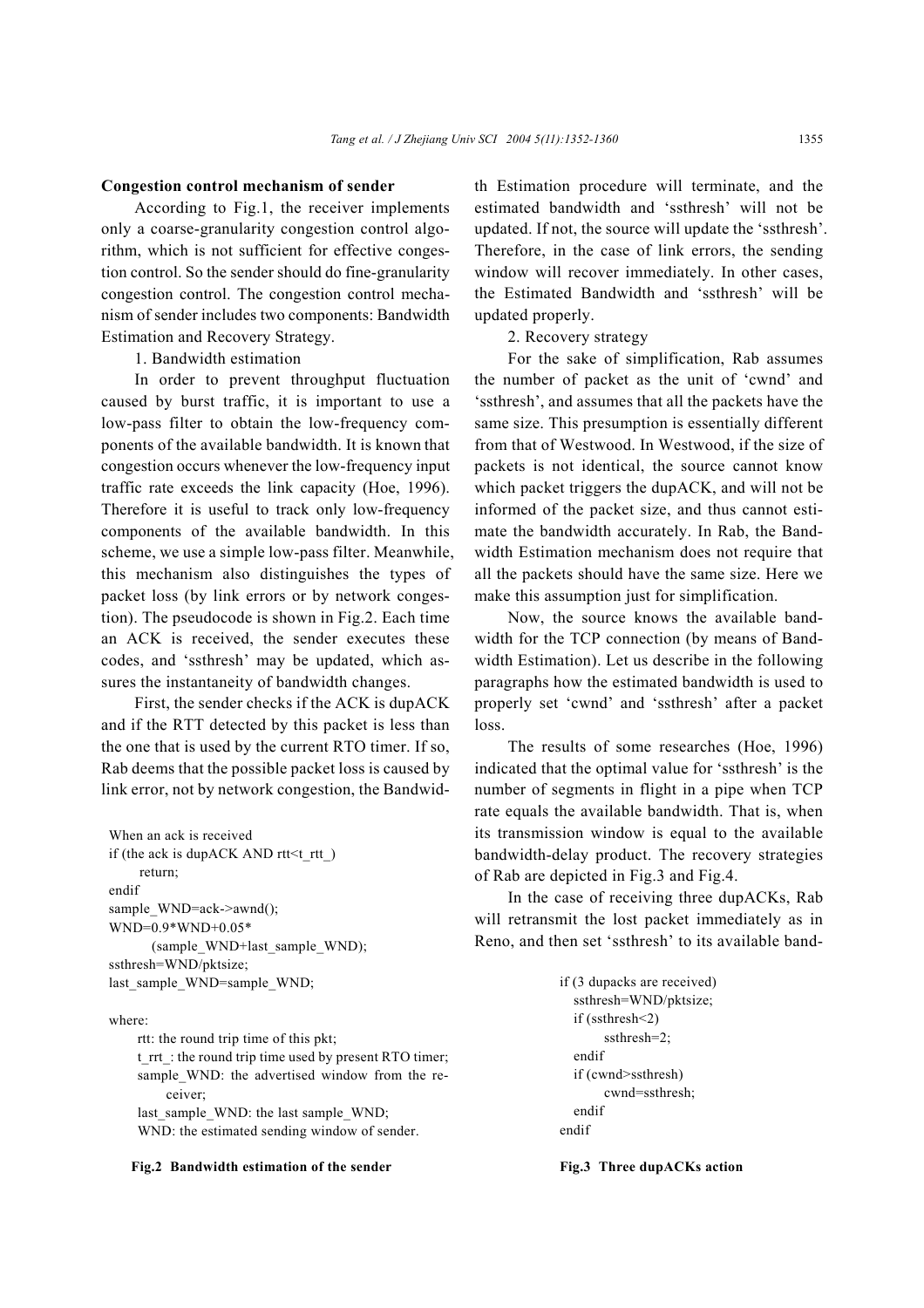if (RTO expires) ssthresh=WND/pktsize; if (ssthresh<2) ssthresh=2; endif cwnd=1; endif

#### **Fig.4 Timeout action**

width, and 'cwnd' to 'ssthresh'. From Fig.2, we know that the 'ssthresh' has already been set properly (will not be changed in the case of link errors, and will be updated in other cases). So in the case of packet loss by link errors, the sending rate of the source can be recovered immediately. In the case of packet loss by network congestion, the sending rate of the source can be set to the right value corresponding to its available bandwidth.

In the case of timeout, Rab deems the network has been seriously congested, so it sets 'cwnd' to one packet.

### SIMULATION EXPERIMENTS

We verified Rab in ns2, and compared the result with the other four TCP implementations [Westwood, Reno, SACK (Floyd *et al*., 2000) and Tahoe]. To avoid the influence of each other, each time, we only configured one TCP implementation in the source, and delayed-ACK was always configured in the receiver. The simulation topology is shown in Fig.5, the bandwidth of the link from the sender to the router was 200 Mbps, and its one-way delay was 5 ms. The bandwidth and one-way delay of another link, from the router to the receiver, were set differently in each simulation experiment for different purposes. The TCP flow in all the experiments was FTP data flow.

Through simulation experiments, we studied the performance of Rab under different conditions, such as throughput in different bottleneck bandwid-



**Fig.5 Simulation topology** 

th, different RTT, and different link error rate. We also verified the accuracy of bandwidth estimation, and observed the adjustment of 'cwnd' and 'ssthresh'.

# RESULT AND ANALYSIS

# **Bandwidth Estimation accuracy**

In this simulation experiment, we configured the source with Rab and Westwood respectively to verify the accuracy of bandwidth estimation. For the connections whose bottleneck bandwidth and RTT are small, 'cwnd' and 'ssthresh' of the TCP are comparatively small, so, even if packet loss occurs, they can resume soon. Therefore, we only inspected Bandwidth Estimation accuracy of the two implementations in the case of links with high bandwidth-delay product. The bottleneck bandwidth of the connection was set to 100 Mbps, and the RTT was set to 500 ms.

To simulate the bandwidth dynamics, this experiment introduced two ON/OFF UDP flows, whose sending rates were 20 Mbps and 30 Mbps respectively while ON. The TCP connection sent data throughout the simulation. Both UDP flows started in OFF state, after 50 s, the first UDP connection was turned ON, joined by the second one at 100 s; the second UDP connection followed an OFF-ON-OFF pattern at times 150 s, 250 s and 350 s; at 400 s the first UDP connection was turned OFF. The simulation experiment lasted 500 seconds.

The simulation results of Bandwidth Estimation are depicted in Fig.6.

The scenario above is intended to demonstrate the accuracy of Bandwidth Estimation in Rab and Westwood when subjected to "step" and "impulse" stimuli. The simulation result shown in Fig.6 and Fig.7 indicates that in the case of links with high bandwidth-delay product, the estimation result of Westwood has huge difference from the actual bandwidth, so Westwood cannot estimate the available bandwidth accurately, and we conclude that Westwood cannot be applied in the links with high bandwidth-delay product. However, the estimation result of Rab is almost the same as the actual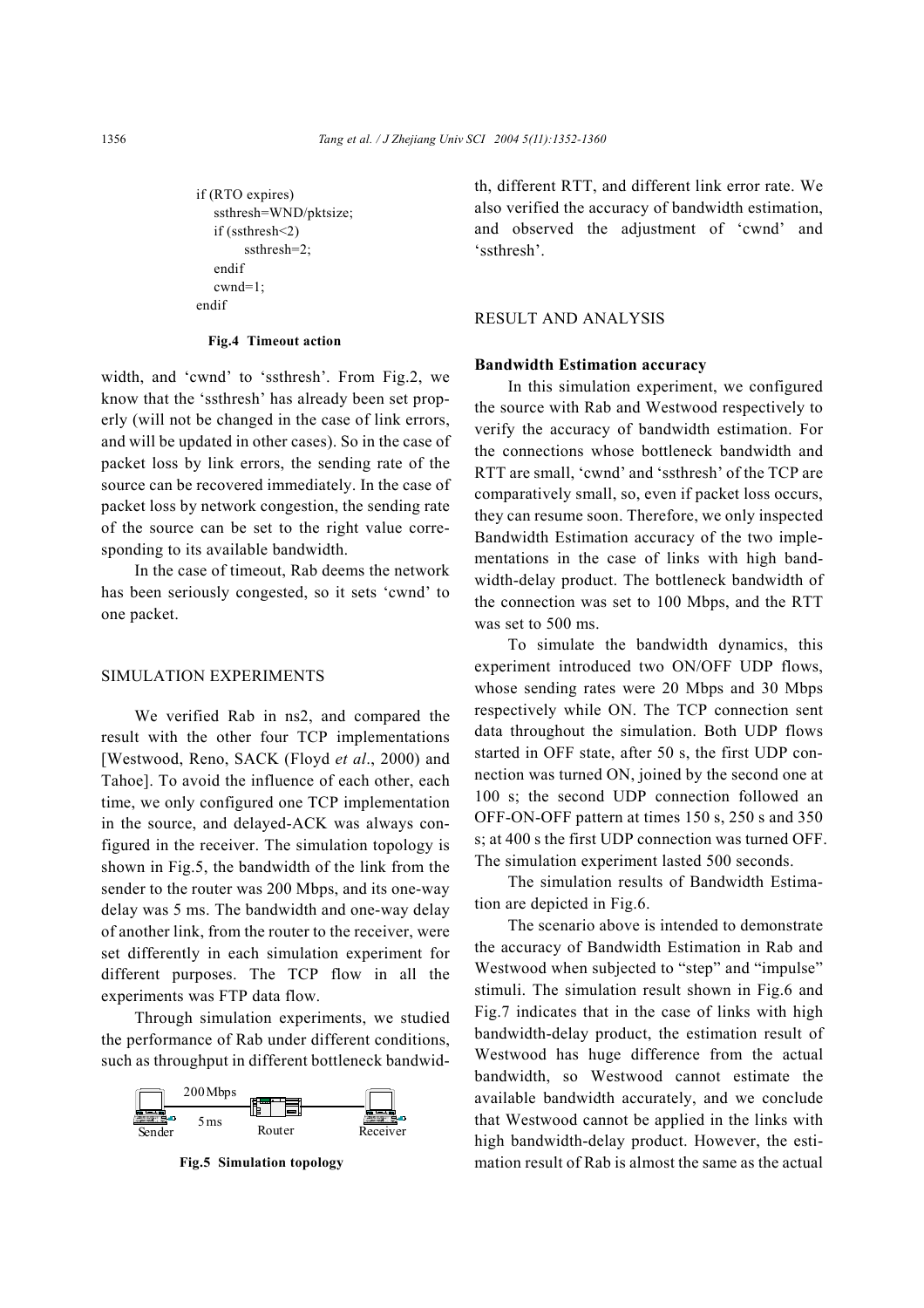one. The reason for this fact is described in detail in the following section.

### **Setting 'cwnd' and 'ssthresh'**

The setting of 'cwnd' and 'ssthresh' is very critical in the TCP congestion control mechanism. If 'cwnd' and 'ssthresh' are too small, the sending rate of TCP connection will be smaller than what the network can supply, so the link utilization decreases. If 'cwnd' and 'ssthresh' are too large, the sending rate of TCP connection will surpass what the network can supply, which may induce frequent packet loss, and thus result in low link utilization too.

In the aforementioned simulation experiments, we also observed the dynamics of 'cwnd' and 'ssthresh' in Rab, Westwood and Reno, as depicted in Fig.7.

We found that the setting of 'cwnd' and 'ssthresh' in Westwood was almost the same as in Reno, when the available bandwidth reduced, they responded rapidly, so, 'cwnd' and 'ssthresh' were tuned downwards immediately, which is the law of



**Fig.6 Result of Bandwidth Estimation** (a) Rab; (b) Westwood

Multiplicative Decrease of TCP; however, when the available bandwidth increased, due to the law of Additive Increase of TCP, 'cwnd' increased slowly, and 'ssthresh' remained unchanged until the next time of packet loss, as depicted in Fig.7b and 7c. So, Westwood and Reno cannot track the instantaneous



**Fig.7 Variety of cwnd and ssthresh**  (a) Rab; (b) Westwood; (c) Reno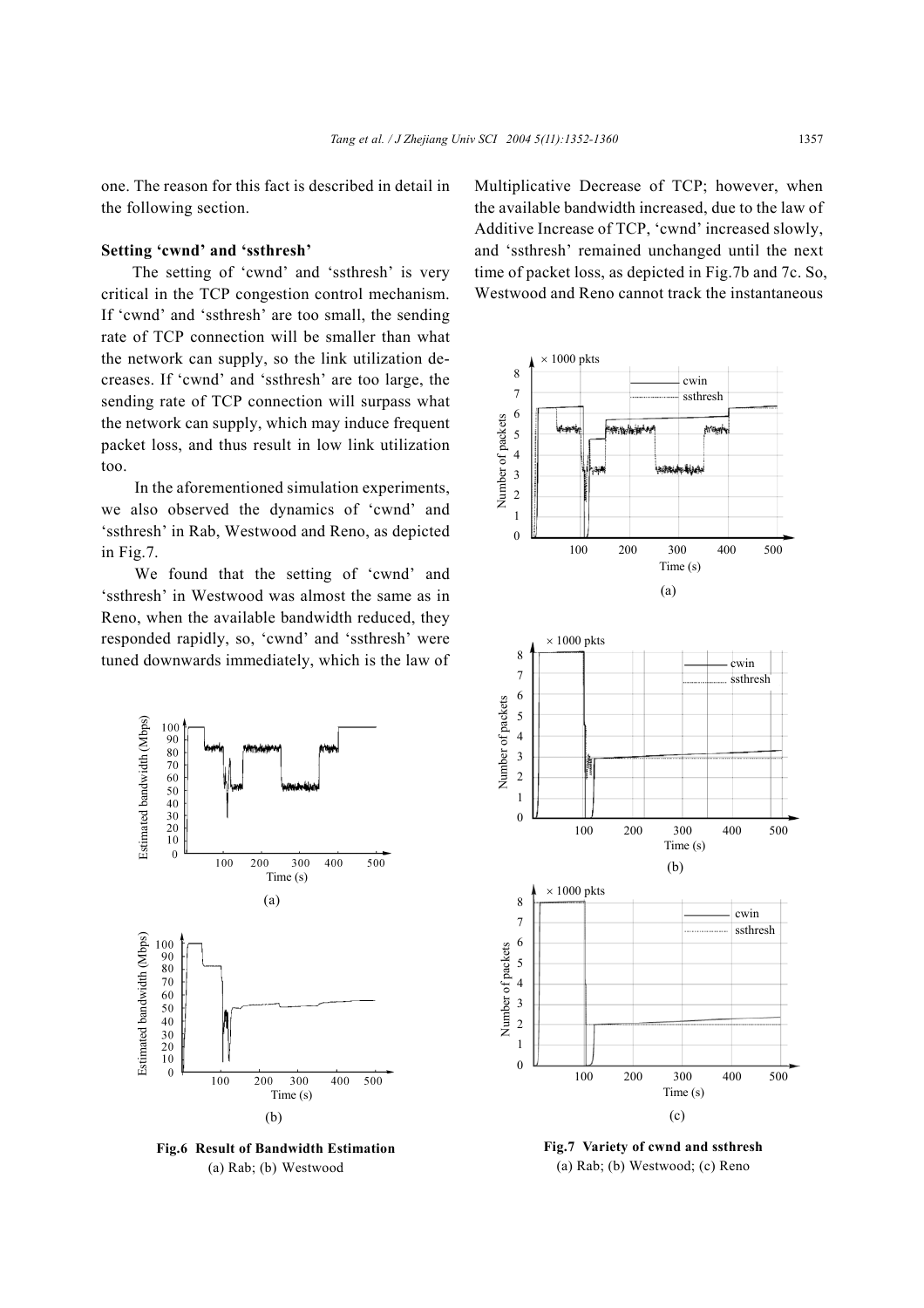dynamics of the available bandwidth, and thus cannot utilize the available bandwidth efficiently.

However, in Rab, the scenario is totally different. Upon receiving an acknowledgment, the source will possibly update its 'ssthresh' (refer to the algorithm in Fig.2) immediately, and thus affect the mode of adjustment of 'cwnd' (additively or exponentially<sup>1</sup>). So, when the available bandwidth varies, increases or decreases, Rab can respond rapidly (through the setting of 'ssthresh'). Due to the Immediate Recovery mechanism of Rab, 'ssthresh' is always set to the value corresponding to the available bandwidth, as shown in Fig.7. The difference in strategies of updating 'cwnd' and 'ssthresh' is also the main reason for the disparity in Bandwidth Estimation accuracy depicted in Fig.6.

# **Impact of bottleneck bandwidth**

Nowadays, the bandwidth that the link can supply is becoming increasingly larger, so, a question arises: can TCP fully utilize the bandwidth? As we know, due to its congestion control mechanism, TCP is very sensitive to packet loss, for example, in Reno, the "halving congestion window" mechanism results in much lower link utilization than what the link can provide, especially in the case of links with high bandwidth-delay product or links with dense error rate.

We designed an experiment to compare the throughput gained by the five TCP implementations in the topology shown in Fig.5. We experimented with each implementation separately. The RTT of the connection was fixed at 100 ms; the bottleneck bandwidth was varied from 10 Mbps to 200 Mbps. The simulation result is shown in Fig.8.

The simulation result indicated that in Tahoe, Reno and SACK, when the bottleneck bandwidth is more than 40 Mbps, the throughput remains almost unchanged, which is about 30 Mbps. Most of the bandwidth is wasted. In Westwood, when the bottleneck bandwidth is less than 130 Mbps, TCP can achieve good performance. But, when the bottleneck bandwidth increases further, the achieved

 $\overline{a}$ 

performance drops sharply. This fact also proves that Westwood cannot be applied in the links with high bandwidth-delay product. However, in Rab, the result is thoroughly different. From 10 Mbps to 200 Mbps, however the bottleneck bandwidth varies, the throughput the connection gains is almost identical to what the network can supply.

## **Impact of RTT**

Undoubtedly, RTT affects the throughput of TCP connection greatly, especially in the case of network congestion or link error. Packet loss will cause the source to spend some RTTs to recover to the normal sending rate, the larger the RTT is, the more time is spent in the recovery.

In the simulation topology shown in Fig.5, the bottleneck bandwidth was fixed at 50 Mbps, RTT was varied from 50 ms to 600 ms, and the link error rate (packet error rate, PER) was set to  $10^{-6}$ . The



**Fig.8 Throughput vs bottleneck link speed** 



**Fig.9 Throughput vs RTT** 

<sup>&</sup>lt;sup>1</sup>The update of 'ssthresh' may change the phase of the TCP connection: slow start or congestion avoidance, and thus change the increment mode of 'cwnd': additively or exponentially.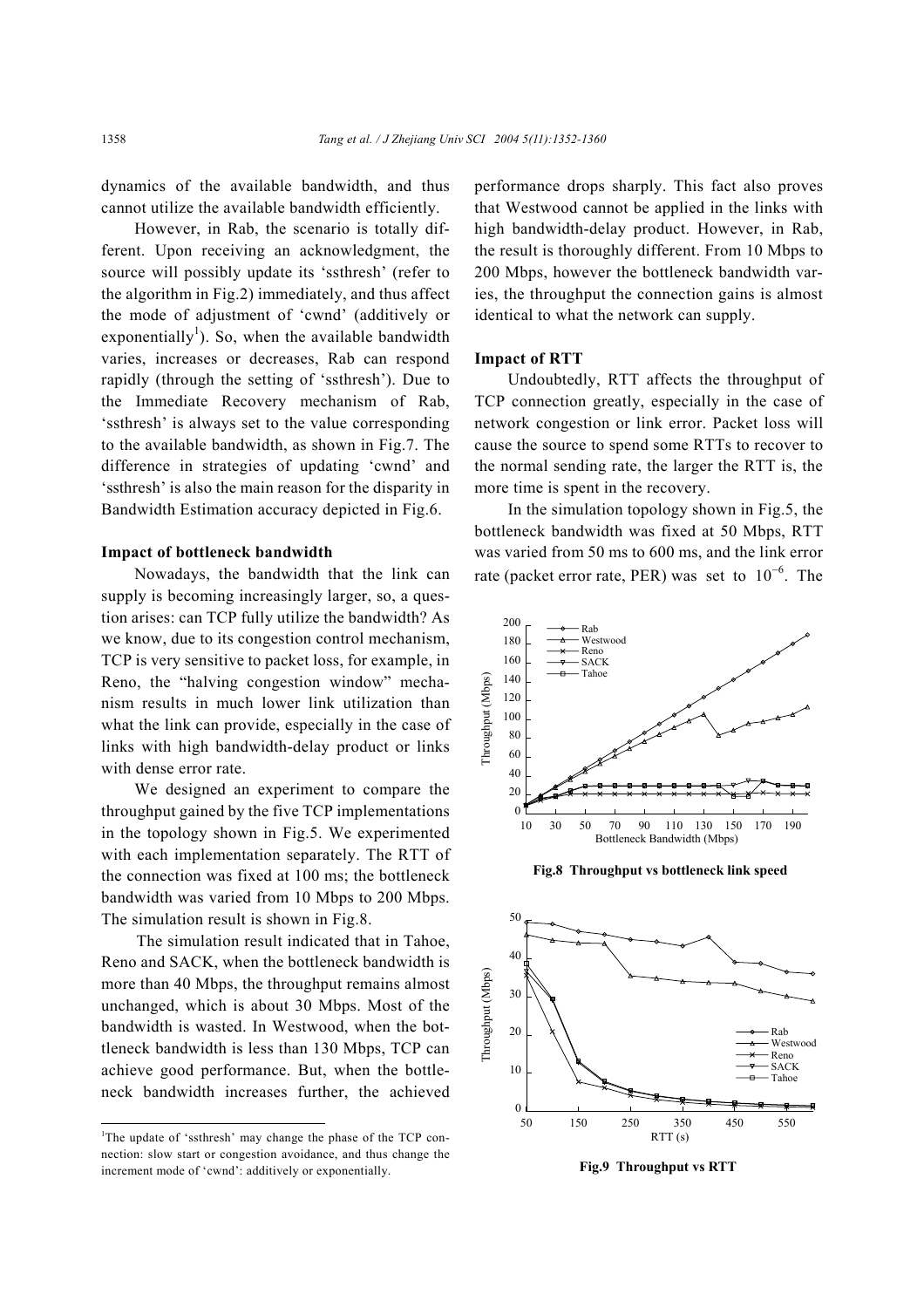simulation result is depicted in Fig.9.

As the RTT increases, the throughput gained in Tahoe, Reno and SACK declines drastically due to the effect of congestion control mechanism in the case of packet loss, where the frequent packet loss results in shrank 'cwnd' and cannot be recovered rapidly. Although the performance gained by Westwood is comparatively fine here, through simulation, we found that it also declines drastically in the case of denser link error, especially in the backward path. The reason is as mentioned before, the loss of packet, especially the loss of ACK, result in inaccuracy of Bandwidth Estimation in Westwood, which is much less than the actual one. Unlike in Westwood, packet loss cannot affect the accuracy of Bandwidth Estimation in Rab, so, even in the links with dense link error rate, the throughput it gains also corresponds to the available bandwidth.

# **Impact of link error rate**

For TCP, the network is much like a "black box", the information about the network the TCP can get is very limited, what it get almost all comes from the ACK. Tahoe, Reno and SACK cannot distinguish the reasons for packet loss (network congestion or link errors). They only consider packet loss when three dupACKs are received or timeout occurs. So their recovery strategies have no difference, and are all "back off congestion window".

One of the key reasons why Rab is suitable for communications over wireless links is Rab's ability to distinguish the packet loss reasons (please refer to the algorithm in Fig.2), so Rab can adopt different recovery strategies for different types of packet losses. For packet losses due to link error, 'cwnd' and 'ssthresh' will not shrink, which result in high link utilization even in the links with dense error rate.

We examined the performance of Rab under condition of different link error rate. The bottleneck bandwidth of the connection was fixed at 50 Mbps, and RTT was fixed at 200 ms. We modeled the wireless links by using a two-state Markov channel (Bhagwat *et al*., 1996), which was in either good state or bad state. In the good state, the packet error rate (PER) was zero (i.e. no packet loss due to link error will occur), and in the bad state, the packet error rate varied from  $10^{-6}$  to 0.9. The time spent in each state was modeled by an exponential distribution with mean good state duration fixed at 10 s, and the mean bad state duration was fixed at 1 s. The simulation duration was 100 seconds, and the result is depicted in Fig.10.



**Fig.10 Throughput vs link loss rate** 

In the case of link error, the performance of Westwood is much like the one of Tahoe, Reno and SACK, which also proves the judgment that Westwood is not suitable for communications over wireless links. Due to the virtue of the algorithm, Rab is not sensitive to link errors, so even in the links with dense error, it can still achieve acceptable performance. Rab is applicable for communications over wireless links.

### CONCLUSION AND FUTURE WORK

This paper introduced a new implementation of TCP, Rab. It can achieve satisfactory performance not only in traditional network environments, but also in the links with high band-delay product or links with dense link error. The outstanding performance that Rab achieves mostly comes from two basic mechanisms: Bandwidth Estimation and Immediate Recovery. After packet loss, due to network congestion or link error, Rab immediately sets 'cwnd' and 'ssthresh' to the values corre